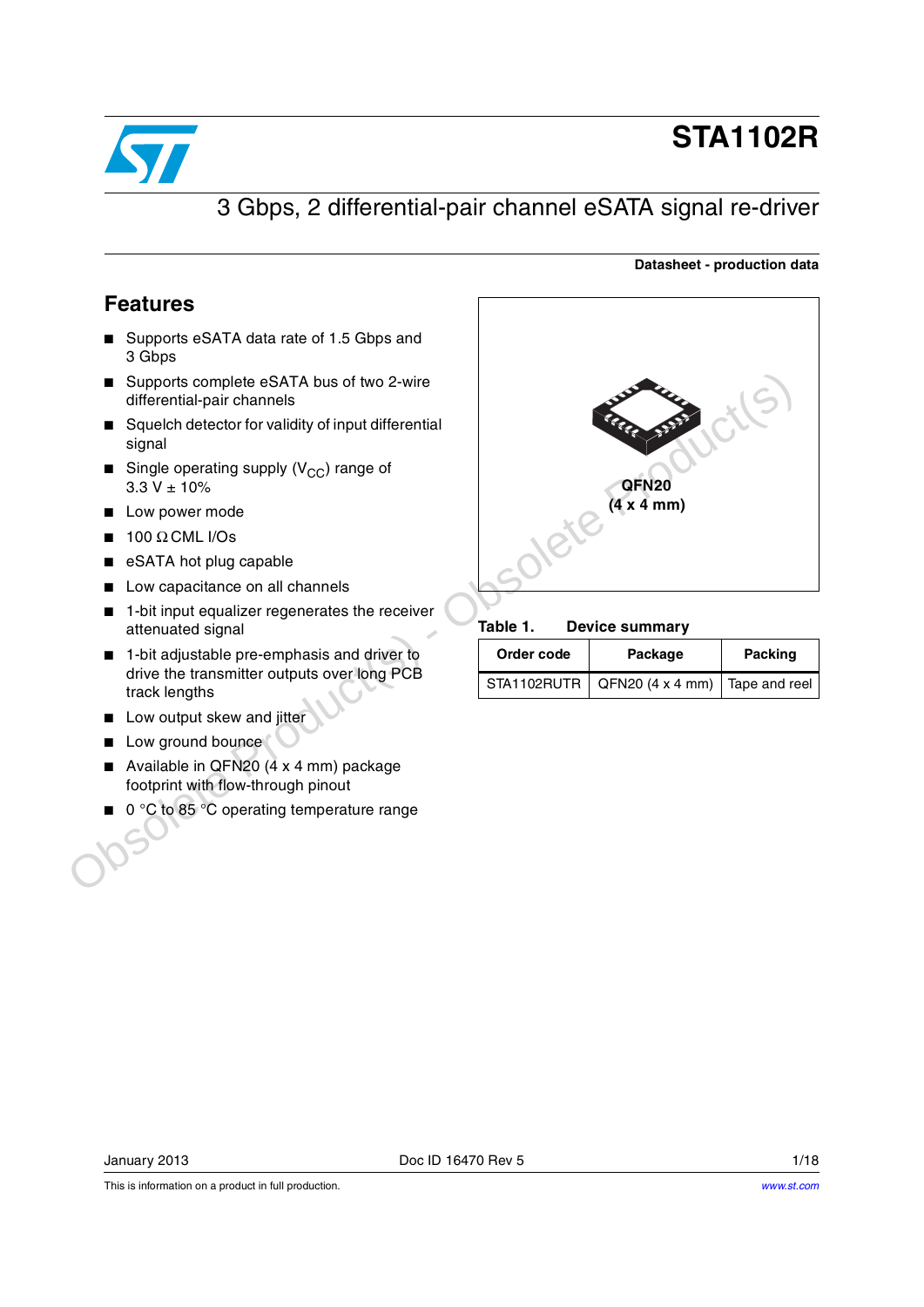# **Contents**

| 3              |                                                              |
|----------------|--------------------------------------------------------------|
|                | 3.1                                                          |
|                | 3.2                                                          |
|                | 3.3                                                          |
|                | 3.4                                                          |
|                | Hardware low power mode<br>Auto low power mode<br>8<br>3.4.1 |
|                | 3.4.2                                                        |
|                | 3.5                                                          |
| 4              |                                                              |
| 5              | Absolute maximum ratings <b>No. All Constructs</b> 10        |
| 6              | Thermal data                                                 |
| $\overline{7}$ |                                                              |
|                |                                                              |
| 8              |                                                              |
| 9              |                                                              |

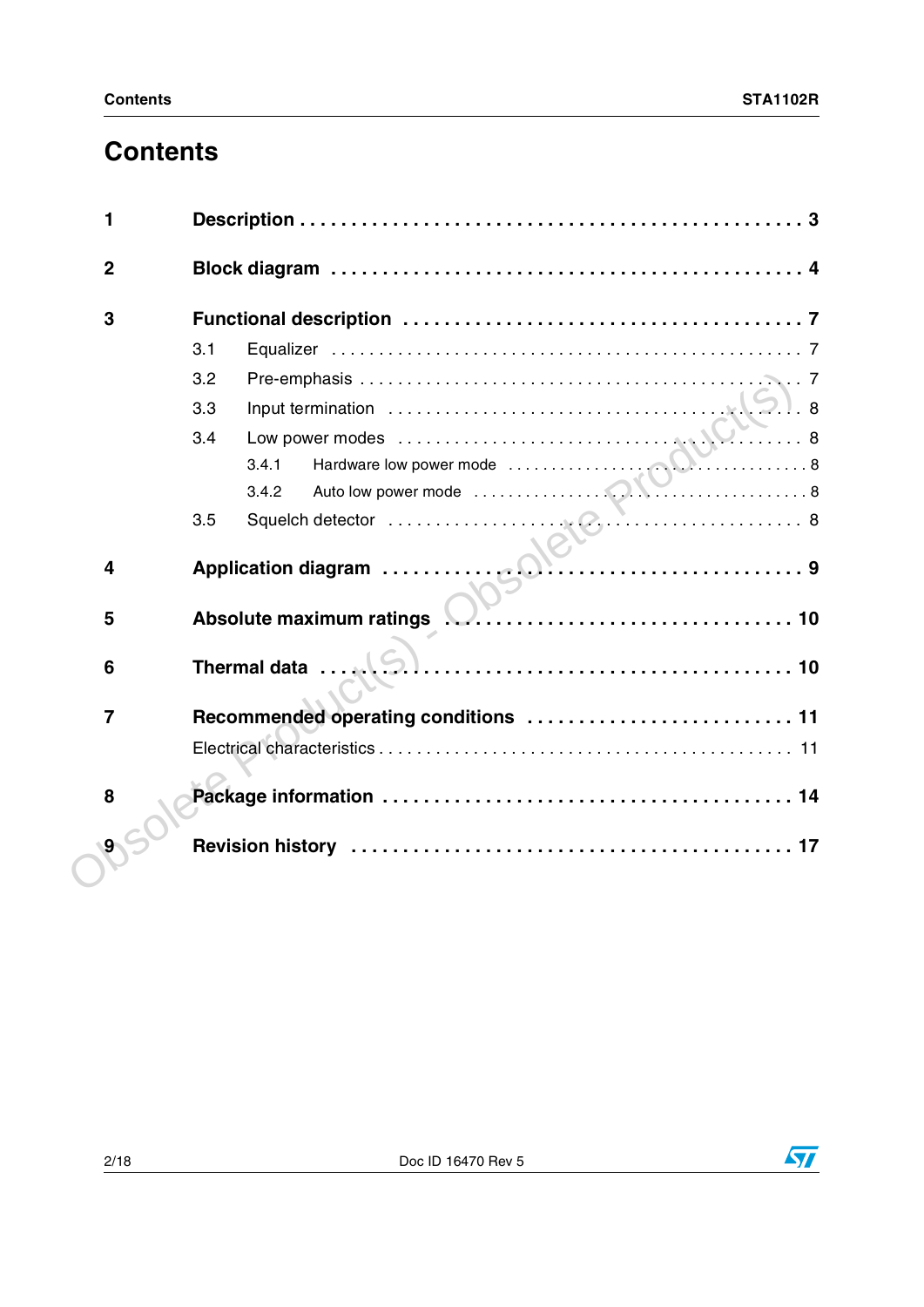### <span id="page-2-0"></span>**1 Description**

The STA1102R device is a serial data signal re-driver. It integrates two differential-pair channels suitable for eSATA signals up to a 3 Gbps data rate, in compliance with the SATA rev 2.6 specification.

An input detector is available at each channel, which constantly monitors the input signal level for output squelch functionality. If the detected differential input is below a defined threshold, the output is biased to the common mode voltage.

High-speed data paths and the flow-through pinout minimize internal device jitter and simplify board layout. The integrated input equalizer improves signal integrity at the receiver due to effects from lossy cables. A 1-bit adjustable pre-emphasis is also integrated to drive the transmitter outputs over long PCB track lengths. due to effects from lossy cables. A 1-bit adjustable pre-emphasis is also integrated to drive<br>the the manufar culture wor long PCB track lengths.<br>The device can be set to a low-power mode by disabling the output current dr

The device can be set to a low-power mode by disabling the output current drivers through

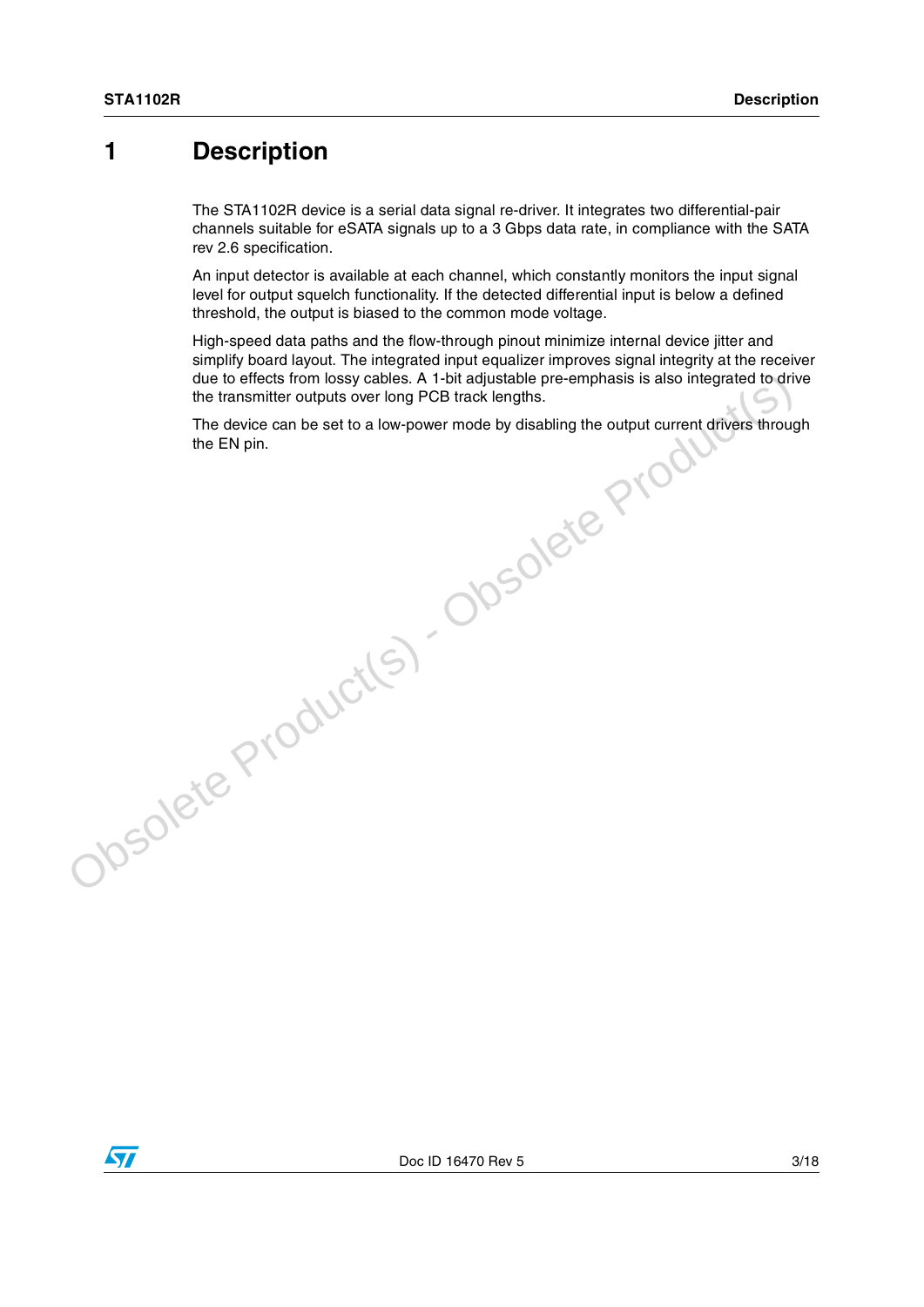# <span id="page-3-0"></span>**2 Block diagram**



### <span id="page-3-1"></span>**Figure 1. STA1102R block diagram**

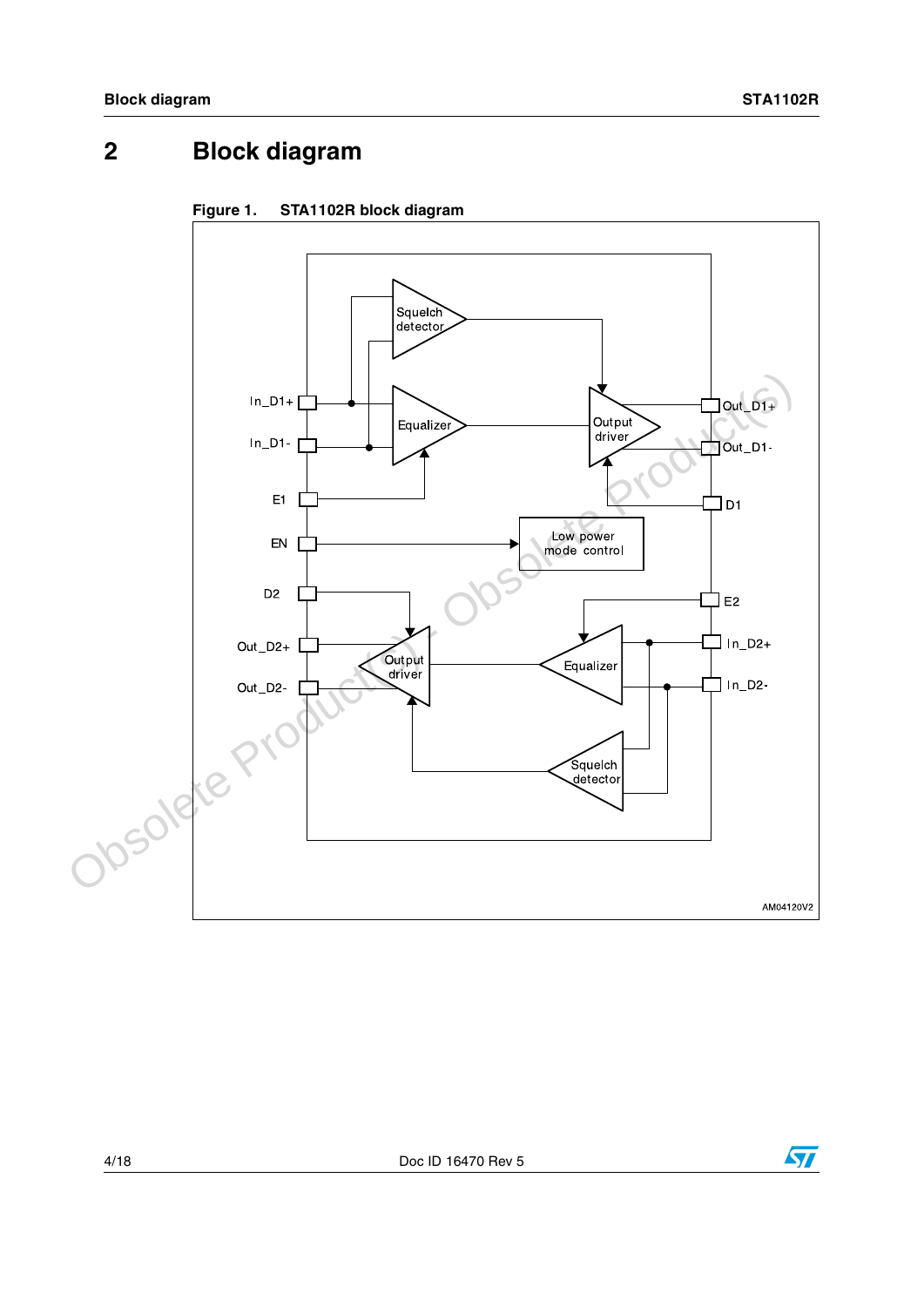

<span id="page-4-0"></span>**Figure 2. Pin configuration - top view**

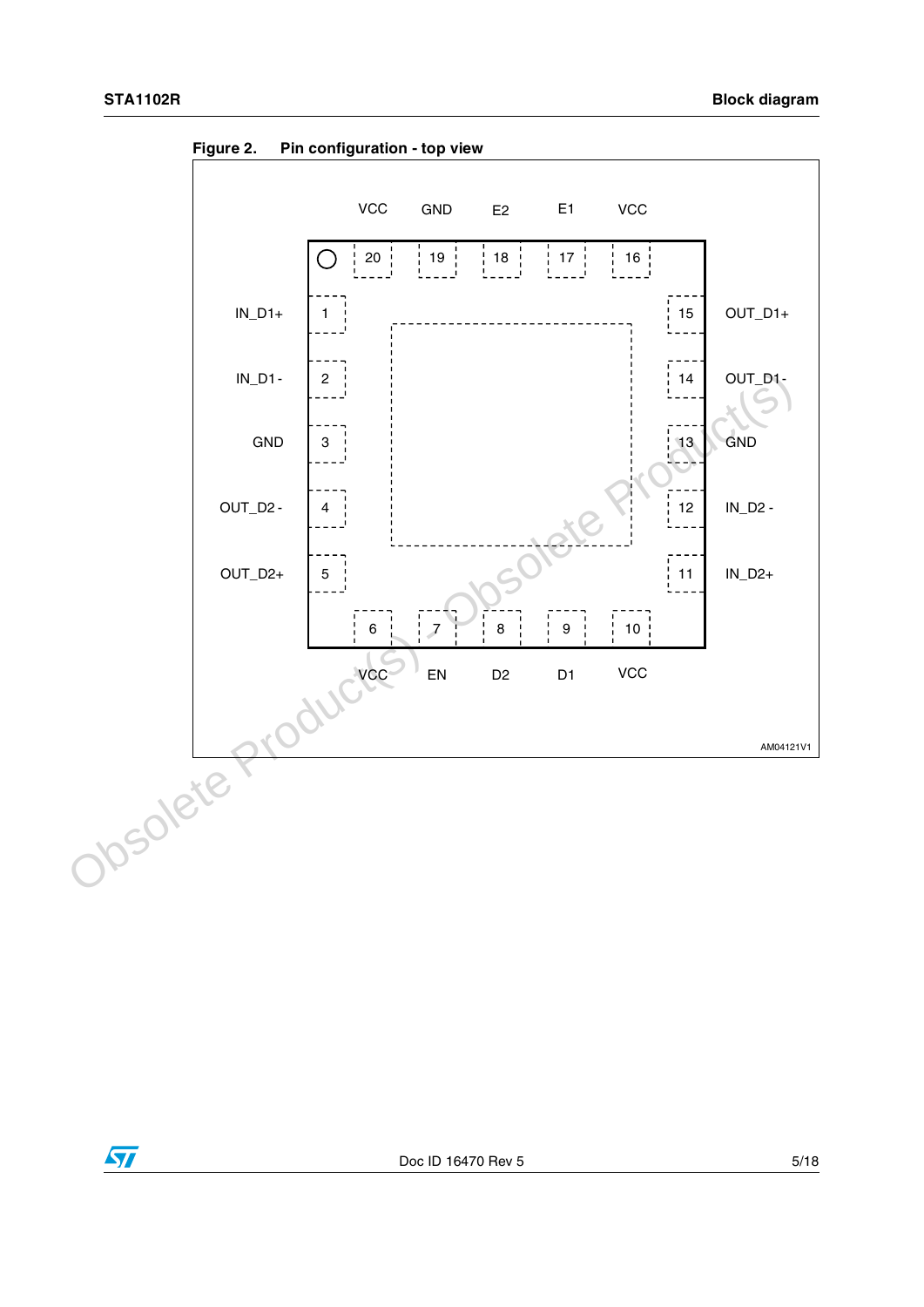| $IN_D1+$<br>$IN_D1-$<br>GND<br>OUT_D2-<br>OUT_D2+<br>VCC<br>EN<br>D <sub>2</sub> | Input<br>Input<br>Power<br>Output<br>Output<br>Power<br>Input | IN_D1+ makes a differential pair with IN_D1-<br>IN_D1- makes a differential pair with IN_D1+<br>Ground<br>OUT_D2- makes a differential pair with OUT_D2+<br>OUT_D2+ makes a differential pair with OUT_D2-<br>3.3 V DC supply<br>Output driver enable pin; when low, device enters low power mode |
|----------------------------------------------------------------------------------|---------------------------------------------------------------|---------------------------------------------------------------------------------------------------------------------------------------------------------------------------------------------------------------------------------------------------------------------------------------------------|
|                                                                                  |                                                               |                                                                                                                                                                                                                                                                                                   |
|                                                                                  |                                                               |                                                                                                                                                                                                                                                                                                   |
|                                                                                  |                                                               |                                                                                                                                                                                                                                                                                                   |
|                                                                                  |                                                               |                                                                                                                                                                                                                                                                                                   |
|                                                                                  |                                                               |                                                                                                                                                                                                                                                                                                   |
|                                                                                  |                                                               |                                                                                                                                                                                                                                                                                                   |
|                                                                                  |                                                               | (internal 360 k $\Omega$ pull-up resistor to $V_{CC}$ )                                                                                                                                                                                                                                           |
|                                                                                  | Input                                                         | Channel 2 pre-emphasis selection (internal 360 $k\Omega$ pull-down resistor to<br>GND)                                                                                                                                                                                                            |
| D <sub>1</sub>                                                                   | Input                                                         | Channel 1 pre-emphasis selection (internal 360 $k\Omega$ pull-down resistor to<br>GND)                                                                                                                                                                                                            |
| <b>VCC</b>                                                                       | Power                                                         | 3.3 V DC supply                                                                                                                                                                                                                                                                                   |
| $IN_D2+$                                                                         | Input                                                         | IN_D2+ makes a differential pair with IN_D2-                                                                                                                                                                                                                                                      |
| $IN_D2-$                                                                         | Input                                                         | IN_D2- makes a differential pair with IN_D2+                                                                                                                                                                                                                                                      |
| <b>GND</b>                                                                       | Power                                                         | Ground                                                                                                                                                                                                                                                                                            |
| OUT_D1-                                                                          | Output                                                        | OUT_D1- makes a differential pair with OUT_D1+                                                                                                                                                                                                                                                    |
| OUT_D1+                                                                          | Output                                                        | OUT_D1+ makes a differential pair with OUT_D1-                                                                                                                                                                                                                                                    |
| <b>VCC</b>                                                                       | Power                                                         | 3.3 V DC supply                                                                                                                                                                                                                                                                                   |
| E1                                                                               | Input                                                         | Channel 1, input equalization selection (internal 360 $k\Omega$ pull down<br>resistor to GND)                                                                                                                                                                                                     |
| E <sub>2</sub>                                                                   | Input                                                         | Channel 2, input equalization selection (internal 360 $k\Omega$ pull down<br>resistor to GND)                                                                                                                                                                                                     |
| <b>GND</b>                                                                       | Power                                                         | Ground                                                                                                                                                                                                                                                                                            |
| VCC                                                                              | Power                                                         | 3.3 V DC supply                                                                                                                                                                                                                                                                                   |
|                                                                                  |                                                               |                                                                                                                                                                                                                                                                                                   |

<span id="page-5-0"></span>**Table 2. Pin description**

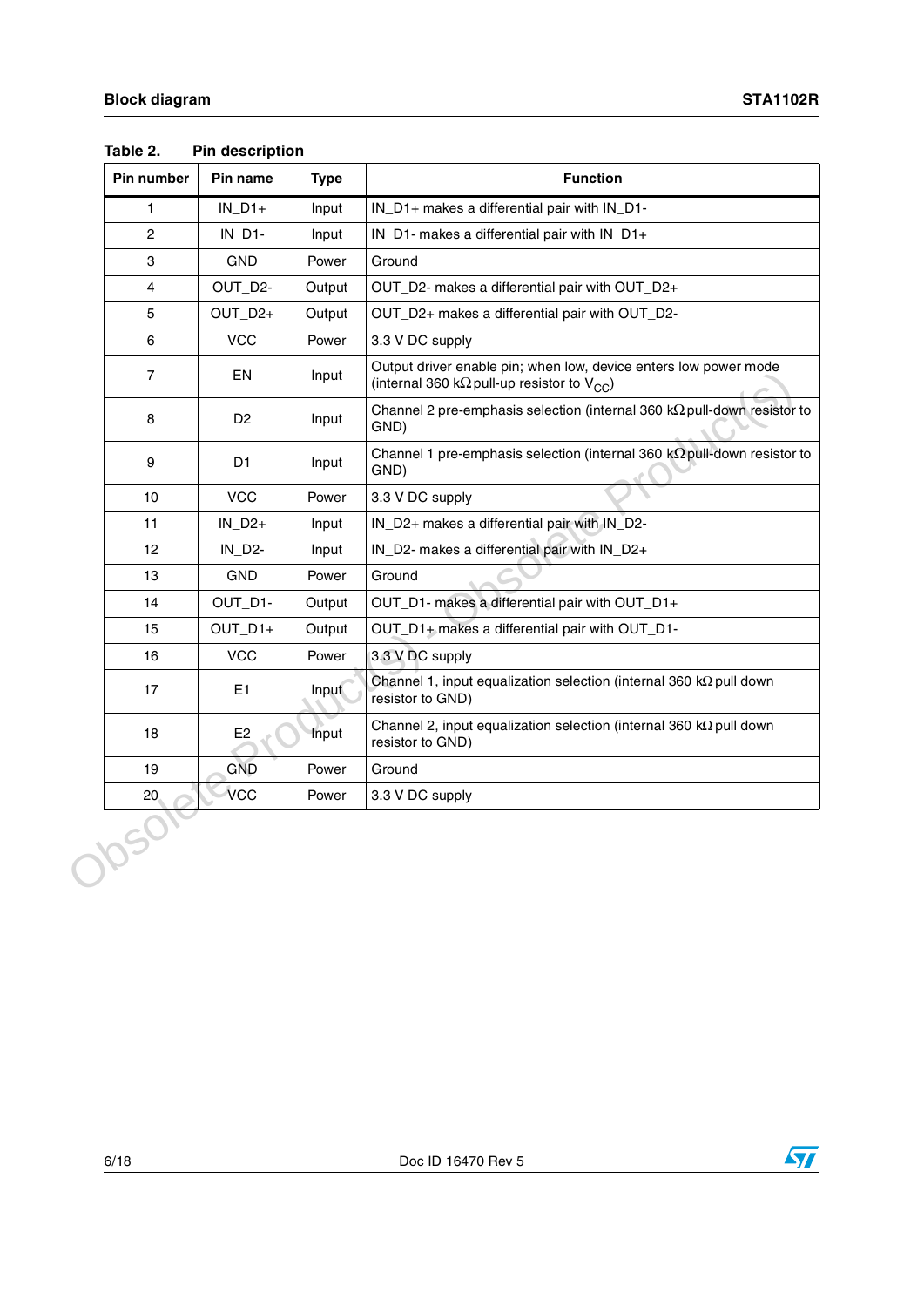### <span id="page-6-0"></span>**3 Functional description**

### <span id="page-6-1"></span>**3.1 Equalizer**

The adjustable input equalizer reduces system jitter and attenuation from long or lossy cables. Shaping is performed by the gain stage of the equalizer to compensate the signal.

|              | EN                  | E1                       | E <sub>2</sub> | <b>Function</b>                                                                                                                                                                                                                                                |
|--------------|---------------------|--------------------------|----------------|----------------------------------------------------------------------------------------------------------------------------------------------------------------------------------------------------------------------------------------------------------------|
|              | $\mathbf{0}$        | x                        | x              | Low power mode:<br>input stage disabled for minimum power consumption                                                                                                                                                                                          |
|              | 1                   | $\mathbf 0$              | 0              | Normal operation mode:<br>both CH1 and CH2 7dB EQ                                                                                                                                                                                                              |
|              | 1.                  | 0                        | 1              | Normal operation mode:<br>CH1 7dB EQ; CH2 9dB EQ                                                                                                                                                                                                               |
|              | 1.                  | 1                        | $\pmb{0}$      | Normal operation mode:<br>CH1 9dB EQ; CH2 7dB EQ                                                                                                                                                                                                               |
|              | 1                   | 1                        | 1              | Normal operation mode:<br>both CH1 and CH2 9dB EQ                                                                                                                                                                                                              |
| Note:<br>3.2 | <b>Pre-emphasis</b> |                          |                | 9 dB EQ is useful for signal recovery over long PCB track, e.g. 10" FR4.                                                                                                                                                                                       |
|              | Table 4.            | Pre-emphasis truth table |                | The STA1102R provides at each output a differential pair of 1-bit programmable pre-<br>emphasis to compensate for losses across long PCB tracks and interconnects after the re-<br>driver output. Below, the truth table of the pre-emphasis control is shown: |
|              | EN                  | D <sub>1</sub>           | D <sub>2</sub> | <b>Functions</b>                                                                                                                                                                                                                                               |
|              | 0                   | x                        | X              | Low power mode:<br>output driver disabled; output driven to HiZ                                                                                                                                                                                                |
|              | 1                   | 0                        | 0              | Normal operation mode:<br>both CH1 and CH2 0 dB pre-emphasis                                                                                                                                                                                                   |
|              |                     |                          |                | Normal operation mode:                                                                                                                                                                                                                                         |

<span id="page-6-3"></span>Table 3. **Input equalizer truth table** 

# <span id="page-6-2"></span>**3.2 Pre-emphasis**

| EN | D1       | D <sub>2</sub> | <b>Functions</b>                                                         |
|----|----------|----------------|--------------------------------------------------------------------------|
|    | X        | x              | Low power mode:<br>output driver disabled; output driven to HiZ          |
|    | 0        | 0              | Normal operation mode:<br>both CH1 and CH2 0 dB pre-emphasis             |
|    | $\Omega$ |                | Normal operation mode:<br>CH1 0 dB pre-emphasis; CH2 2.5 dB pre-emphasis |
|    |          | 0              | Normal operation mode:<br>CH1 2.5 dB pre-emphasis; CH2 0 dB pre-emphasis |
|    |          |                | Normal operation mode:<br>both CH1 and CH2 2.5 dB pre-emphasis           |

Table 4. **Pre-emphasis truth table** 

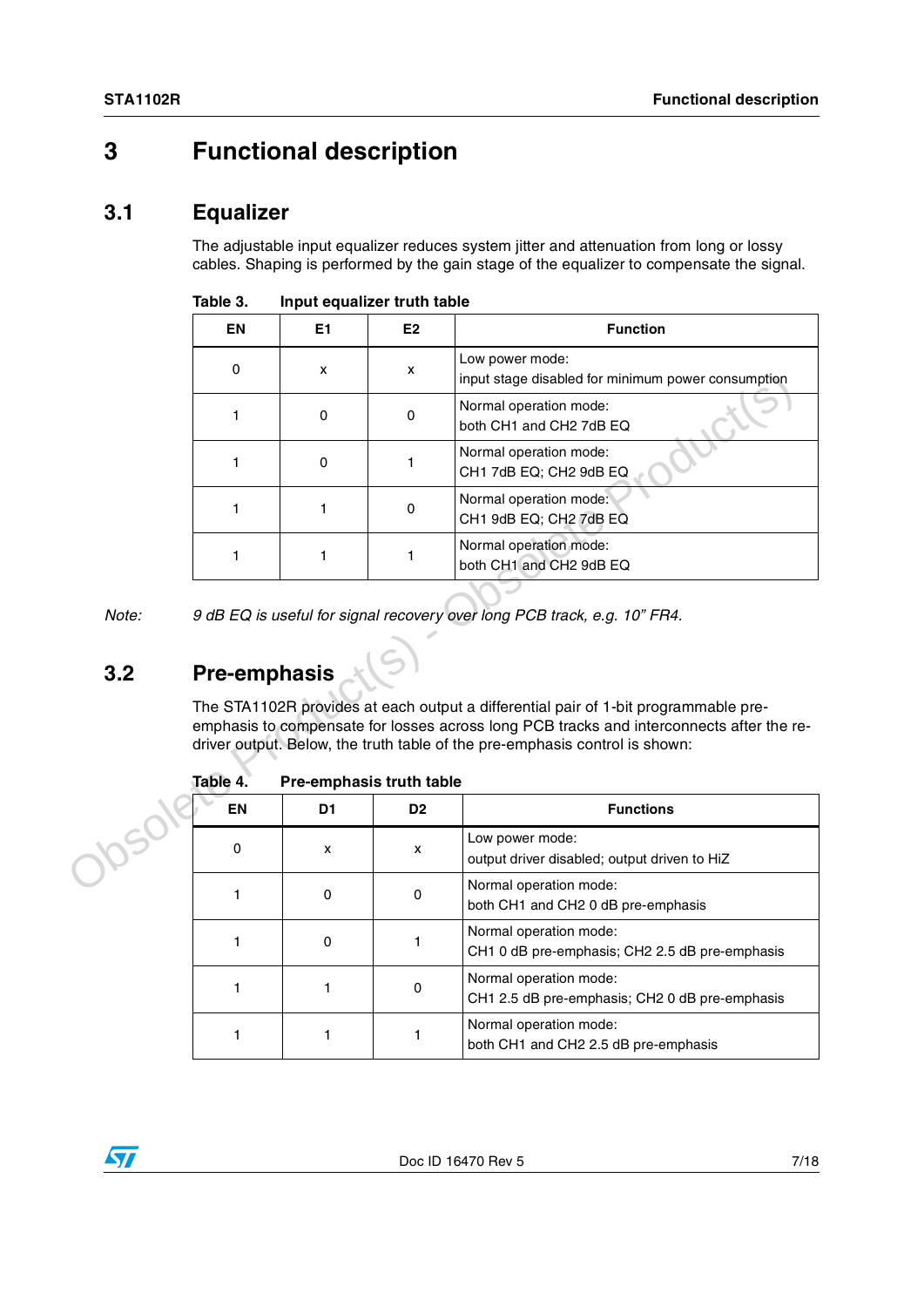### <span id="page-7-0"></span>**3.3 Input termination**

The STA1102R integrates precise 50  $\Omega$  ± 10% termination resistors, pulled up to V<sub>Cm</sub>, on all its differential input channels. External terminations are not required. This gives improved performance and also minimizes the PCB board space. These on-chip termination resistors should match the differential characteristic impedance of the transmission line.

### <span id="page-7-1"></span>**3.4 Low power modes**

There are 2 types of low power modes in the STA1102R: hardware low and auto low power modes.

### <span id="page-7-2"></span>**3.4.1 Hardware low power mode**

The EN input activates a hardware low power mode. There is an internal pull-up resistor to maintain the EN in the default (HIGH) state. When this low power mode is activated (EN = L), all input and output buffers and internal bias circuitry are powered off and disabled. Outputs are driven to HiZ in low power mode. There is a delay associated with entering (max. 2  $\mu$ s) and exiting (max. 20  $\mu$ s) this hardware low power mode.

### <span id="page-7-3"></span>**3.4.2 Auto low power mode**

The auto low power mode is activated when differential voltage at either or both of the channels is  $<$  50 mV for more than 3  $\mu$ s. During this low power mode, output of the associated channel is driven to  $V_{cm}$  and the selective circuit block is disabled to lower power consumption. The delay associated with exiting the auto low power mode is 50 ns max.

### <span id="page-7-4"></span>**3.5 Squelch detector**

A squelch detector is integrated on the input of each of the 2 data paths. The squelch detector is a high-speed amplitude comparator that is turned on when  $EN = H$ . The differential input signal is monitored by the detector. When the differential input is detected to be less than or equal to 50 mV, the input signal is considered an invalid signal and is not passed to the output. When this happens, the corresponding output is biased to  $V_{CM}$ . When the differential input is greater than or equal to 150 mV, the input signal is considered valid signal and is passed to the output. **As such than the device to fully such** The Dimagnon of the Bin internal pull-up resistor maintain the EN in the detaut (HIGH) state. When this low power mode, is activated (HIGH) state when the HiGH in the detaut (HIGH)

The integration of the squelch detector helps the system to prevent responding to noises.

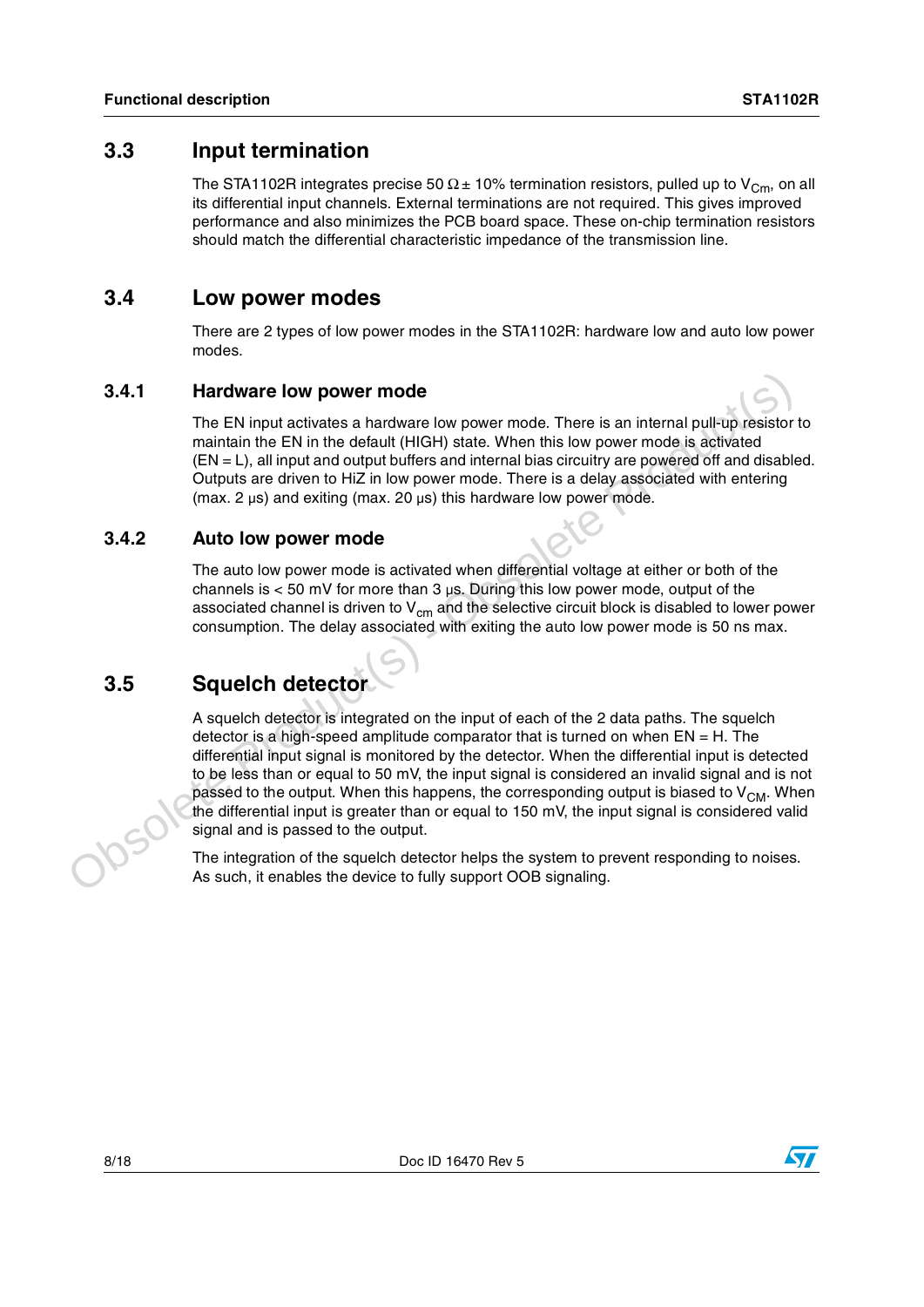# <span id="page-8-0"></span>**4 Application diagram**



<span id="page-8-1"></span>**Figure 3. Typical application diagram**

*Note:* Typical circuit above is shown with CHI1 Pre-Emp of 0 dB, EQ of 7 dB; CH2 Pre-Emp of 2.5 dB, EQ of 7 dB.<br> *CONTRACTERS of 2.5 dB, EQ of 7 dB.*

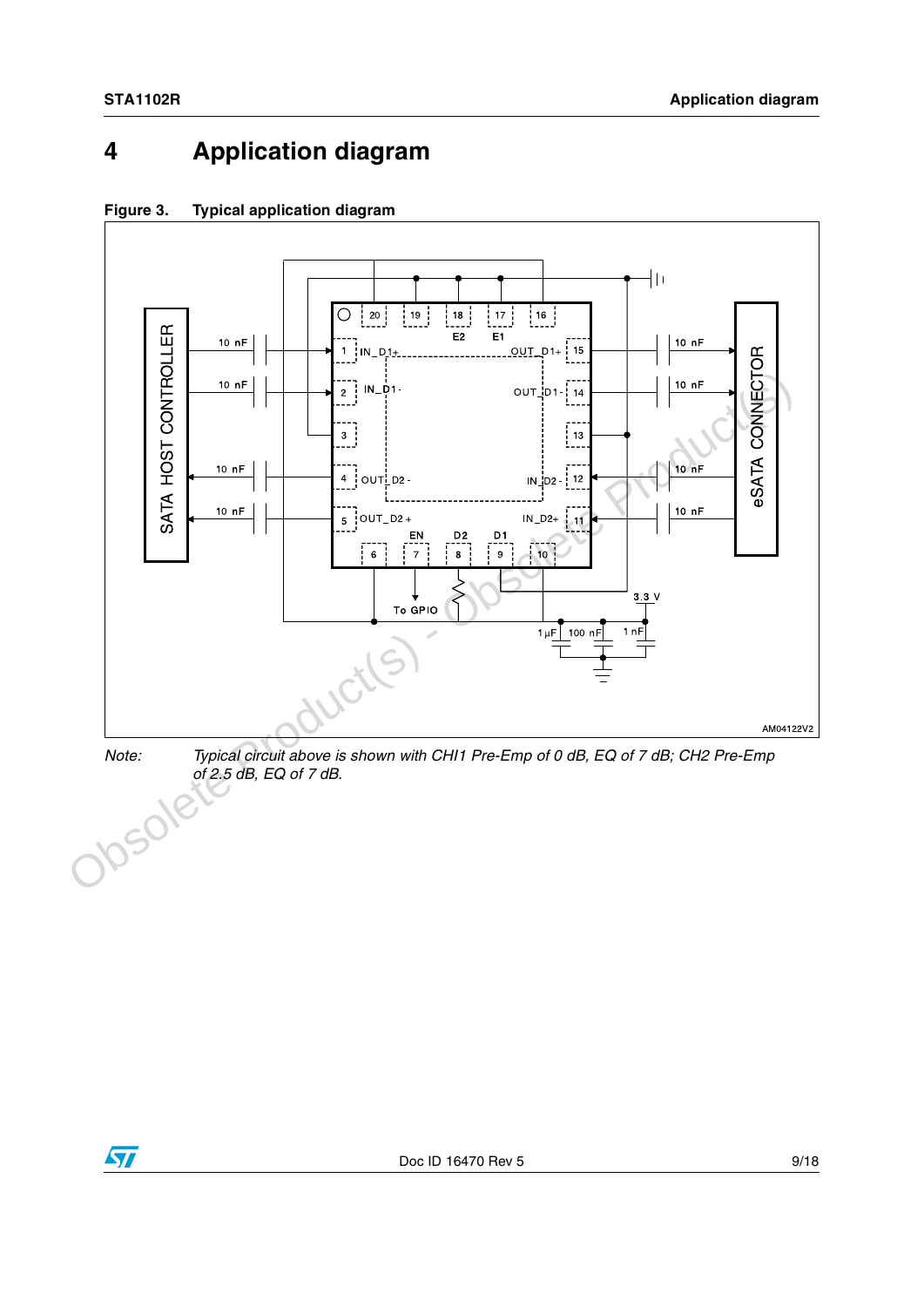## <span id="page-9-0"></span>**5 Absolute maximum ratings**

Absolute maximum ratings are those values above which damage to the device may occur. Functional operation under these conditions is not implied. All voltages are referenced to GND.

<span id="page-9-2"></span>

| Table 5. | Absolute maximum ratings |  |
|----------|--------------------------|--|
|          |                          |  |

|              | Symbol                 | <b>Parameter</b>                                             |                                            | Value            | Unit               |
|--------------|------------------------|--------------------------------------------------------------|--------------------------------------------|------------------|--------------------|
|              | $V_{CC}$               | Supply voltage to ground                                     |                                            | $-0.5$ to $+4.0$ | V                  |
|              | V <sub>1</sub>         | Differential pair IOs voltage range                          |                                            | $-0.5$ to $+4.0$ | V                  |
|              |                        | Control IOs voltage range                                    |                                            | $-0.5$ to $+4.0$ | V                  |
|              | T <sub>STG</sub>       | Storage temperature                                          |                                            | $-65$ to $+150$  | $^{\circ}{\rm C}$  |
|              | V <sub>ESD</sub>       | Electrostatic discharge voltage<br>(human body model JESD22- | Differential input and output<br>data pins | ±12              | kV                 |
|              |                        | A114C.01)                                                    | All other pins                             | ±8               |                    |
| 6            | Table 6.               | <b>Thermal data</b><br>QFN20 package thermal data            | Solete                                     |                  |                    |
|              | Symbol                 | <b>Parameter</b>                                             |                                            | QFN20            | Unit               |
|              | $\theta_{\mathsf{JA}}$ | Thermal coefficient (junction-ambient)                       |                                            | 45               | $^{\circ}C/\Omega$ |
| Josolete Pri |                        |                                                              |                                            |                  |                    |

### <span id="page-9-1"></span>**6 Thermal data**

#### Table 6. **QFN20 package thermal data**

| <b>Symbol</b> | <b>Parameter</b>                       | QFN <sub>20</sub> | Unit                   |
|---------------|----------------------------------------|-------------------|------------------------|
| ∪JA           | Thermal coefficient (junction-ambient) | 45                | $\rm ^{\circ}C/\Omega$ |

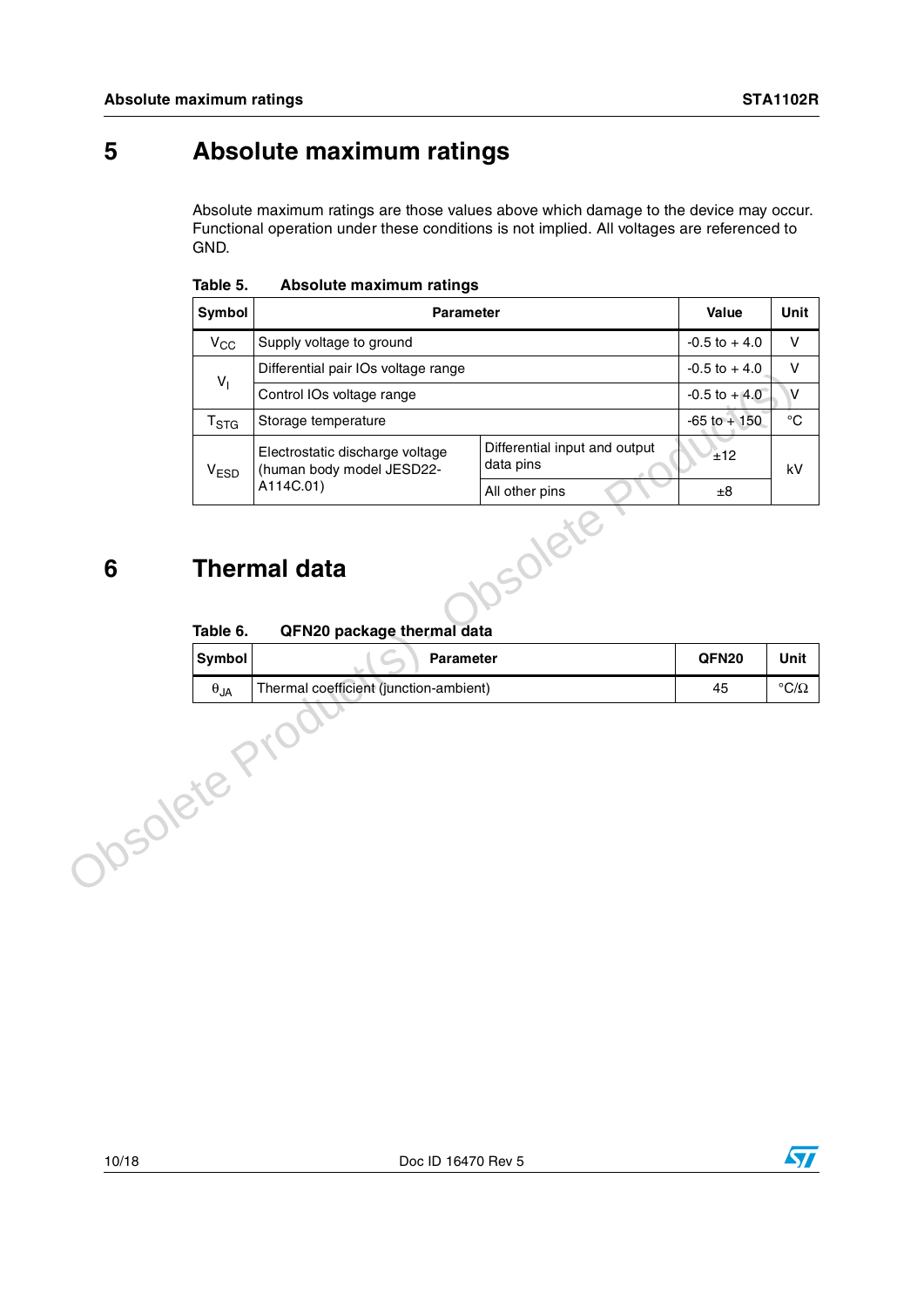## <span id="page-10-0"></span>**7 Recommended operating conditions**

| Symbol       | <b>Parameter</b>              | <b>Test conditions</b> | Min.                     | Typ. | Max. | Unit          |
|--------------|-------------------------------|------------------------|--------------------------|------|------|---------------|
| $V_{\rm CC}$ | Supply voltage                | -                      | 3.0                      | 3.3  | 3.6  | $\mathcal{L}$ |
| $T_A$        | Operating ambient temperature | -                      | 0                        | -    | 85   | $^{\circ}C$   |
| $C_C$        | Coupling capacitor            | -                      | $\overline{\phantom{0}}$ | 12   |      | nF            |
| $D_{R}$      | Data rate                     | -                      | ۰                        |      | 3.0  | Gbps          |

**Table 7. Recommended operating conditions**

### <span id="page-10-1"></span>**Electrical characteristics**

#### <span id="page-10-2"></span>**Table 8. DC electrical characteristic**

| Table 8.                | DC electrical characteristic            | $(T_A = 0 \text{ to } 85 \text{ °C}, V_{CC} = 3.0 \text{ V to } 3.6 \text{ V unless otherwise specified}).$ |                | Worls          |                |
|-------------------------|-----------------------------------------|-------------------------------------------------------------------------------------------------------------|----------------|----------------|----------------|
| Symbol                  | <b>Parameter</b>                        | <b>Test conditions</b>                                                                                      | Min.           | Typ.           | Max.           |
|                         | General parameter characteristics       |                                                                                                             |                |                |                |
| <sup>I</sup> CC_standby | Standby mode supply current             | $EN = I$                                                                                                    | $\blacksquare$ |                | 300            |
| <sup>I</sup> CC active  | Active mode supply current              | $V_{\text{DIFF-RX}} = 700 \text{ mV}$ , K28.5<br>pattern running at 3 Gbps<br>$D1 = D2 = H$                 |                |                | 80             |
| I <sub>CC_squelch</sub> |                                         | $V_{DIFF RX} \leq V_{TH}$ , EN = H<br>$D1 = D2 = H$                                                         |                |                | 45             |
| $T_{PD}$                | Data propagation delay                  |                                                                                                             | ä,             |                | 400            |
| $T_{DIS}$               | Device disable time                     | $EN = H$ to L                                                                                               |                |                | 2              |
| $T_{EN}$                | Device enable time                      | $EN = L$ to $H$                                                                                             |                |                | 20             |
|                         | <b>Control logic characteristics</b>    |                                                                                                             |                |                |                |
| $V_{\text{IH}}$         | Input logic high voltage                |                                                                                                             | 1.4            |                | $\blacksquare$ |
| $V_{IL}$                | Input logic low voltage                 |                                                                                                             | ÷,             | $\blacksquare$ | 0.5            |
| ŀщ                      | Input logic high current                |                                                                                                             | $-15$          |                | 15             |
| I <sub>IL</sub>         | Input logic low current                 |                                                                                                             | $-15$          |                | 15             |
|                         | <b>Squelch detector characteristics</b> |                                                                                                             |                |                |                |
| V <sub>TH</sub>         | Squelch threshold voltage               |                                                                                                             | 50             |                | 150            |
| <b>TENTER</b>           | Squelch mode enter                      |                                                                                                             | ÷              |                | 5              |
| $T_{EXIT}$              | Squelch mode exit                       |                                                                                                             |                |                | 5              |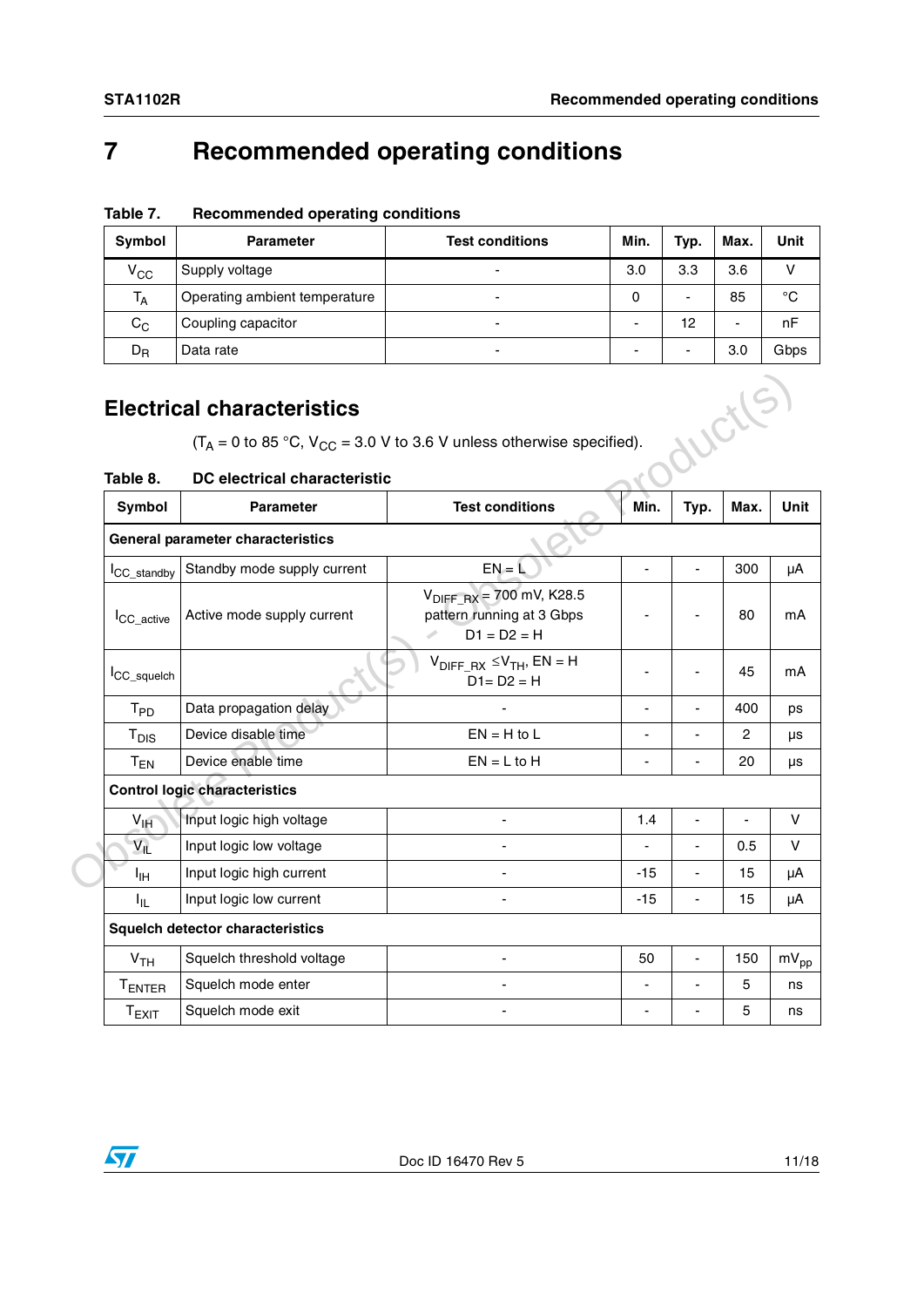| Symbol                | <b>Parameter</b>                           | <b>Test conditions</b>    | Min. | Typ.     | Max. | Unit      |
|-----------------------|--------------------------------------------|---------------------------|------|----------|------|-----------|
|                       | <b>AC/DC specifications for receiver</b>   |                           |      |          |      |           |
| $V_{\text{DIFF\_RX}}$ | Differential input peak-to-peak<br>voltage | $D_R = 3.0$ Gbps          | 200  | ٠        | 1600 | $mV_{pp}$ |
| $V_{CM\_RX}$          | Common mode voltage                        |                           | ٠    | $\Omega$ |      | v         |
| $Z_{\text{DIFF\_RX}}$ | Differential input impedance               |                           | 85   | 100      | 115  | Ω         |
| $Z_{SE_R}$ $_{RX}$    | Single-ended input impedance               |                           | 40   |          |      | Ω         |
|                       |                                            | $f = 100$ MHz to 300 MHz  | 18   |          |      | dB        |
|                       |                                            | $f = 300$ MHz to 600 MHz  | 14   |          |      | dB        |
| RL <sub>DIFF_RX</sub> | Differential input return loss             | $f = 600$ MHz to 1200 MHz | 10   |          |      | dB        |
|                       |                                            | $f = 1.2$ GHz to 2.4 GHz  | 8    |          |      | dB        |
|                       |                                            | $f = 2.4$ GHz to 3.0 GHz  | 3    |          |      | dB        |
|                       |                                            |                           |      |          |      |           |
| Table 9.              | <b>AC electrical characteristic</b>        |                           |      |          |      |           |
|                       |                                            |                           |      |          |      |           |

### **Table 8. DC electrical characteristic (continued)**

#### **Table 9. AC electrical characteristic**

|                       |                                             | $f = 300$ MHz to 600 MHz             | 14                       |                                               |      | dΒ          |
|-----------------------|---------------------------------------------|--------------------------------------|--------------------------|-----------------------------------------------|------|-------------|
| RL <sub>DIFF_RX</sub> | Differential input return loss              | $f = 600$ MHz to 1200 MHz            | 10                       |                                               |      | dB          |
|                       |                                             | $f = 1.2$ GHz to 2.4 GHz             | 8                        |                                               |      | dB          |
|                       |                                             | $f = 2.4$ GHz to 3.0 GHz             | $\mathbf{3}$             |                                               |      | dB          |
|                       |                                             |                                      |                          |                                               |      |             |
| Table 9.              | <b>AC electrical characteristic</b>         |                                      |                          |                                               |      |             |
| <b>Symbol</b>         | <b>Parameter</b>                            | <b>Test conditions</b>               | Min.                     | Typ.                                          | Max. | <b>Unit</b> |
|                       |                                             | $f = 100$ MHz to 300 MHz             | 5                        | $\blacksquare$                                | ä,   | dB          |
| $RL_{CM\_RX}$         | Common mode input return<br>loss            | $f = 300$ MHz to 600 MHz             | 5                        | $\blacksquare$                                | ÷,   | dB          |
|                       |                                             | $f = 600$ MHz to 1200 MHz            | $\overline{2}$           | $\overline{\phantom{a}}$                      | ÷,   | dB          |
|                       |                                             | $f = 1.2$ GHz to 2.4 GHz             | $\mathbf{1}$             |                                               |      | dB          |
|                       |                                             | $f = 2.4$ GHz to 3.0 GHz             | $\mathbf{1}$             | $\blacksquare$<br>÷.<br>136<br>$\blacksquare$ | dB   |             |
| $T_{R/F\_RX}$         | Input rise/fall time                        | 20% to 80%                           | 67                       |                                               |      | ps          |
| $T_{Skew\_RX}$        | Input differential skew                     | Mid-point of RX+ to mid-point of RX- | $\overline{\phantom{a}}$ | $\blacksquare$                                | 50   | ps          |
|                       | <b>AC/DC specifications for transmitter</b> |                                      |                          |                                               |      |             |
|                       | Differential output peak-to-peak            | $f = 1.5$ GHz; D1/D2 = L             | 400                      | $\blacksquare$                                | 600  | $mV_{pp}$   |
|                       | voltage                                     | $f = 1.5$ GHz; D1/D2 = H             | 600                      | $\blacksquare$                                | 800  | $mV_{pp}$   |
| $V_{CM_TX}$           | Common mode voltage                         |                                      | $\blacksquare$           | 2.1                                           | ä,   | V           |
| Z <sub>DIFF_TX</sub>  | Differential output impedance               |                                      | 85                       | 100                                           | 115  | $\Omega$    |
| $Z_{SE_TX}$           | Single-ended output<br>impedance            |                                      | 40                       |                                               |      | Ω           |
|                       |                                             | $f = 100$ MHz to 300 MHz             | 14                       |                                               |      | dB          |
|                       |                                             | $f = 300$ MHz to 600 MHz             | 8                        | $\blacksquare$                                | ä,   | dB          |
| RL <sub>DIFF_TX</sub> | Differential output return loss             | $f = 600$ MHz to 1200 MHz            | 6                        | $\blacksquare$                                | ÷,   | dB          |
| V <sub>DIFF_TX</sub>  |                                             | $f = 1.2$ GHz to 2.4 GHz             | 6                        | $\blacksquare$                                | ä,   | dB          |
|                       |                                             | $f = 2.4$ GHz to 3.0 GHz             | 3                        |                                               |      | dB          |
|                       |                                             |                                      |                          |                                               |      |             |

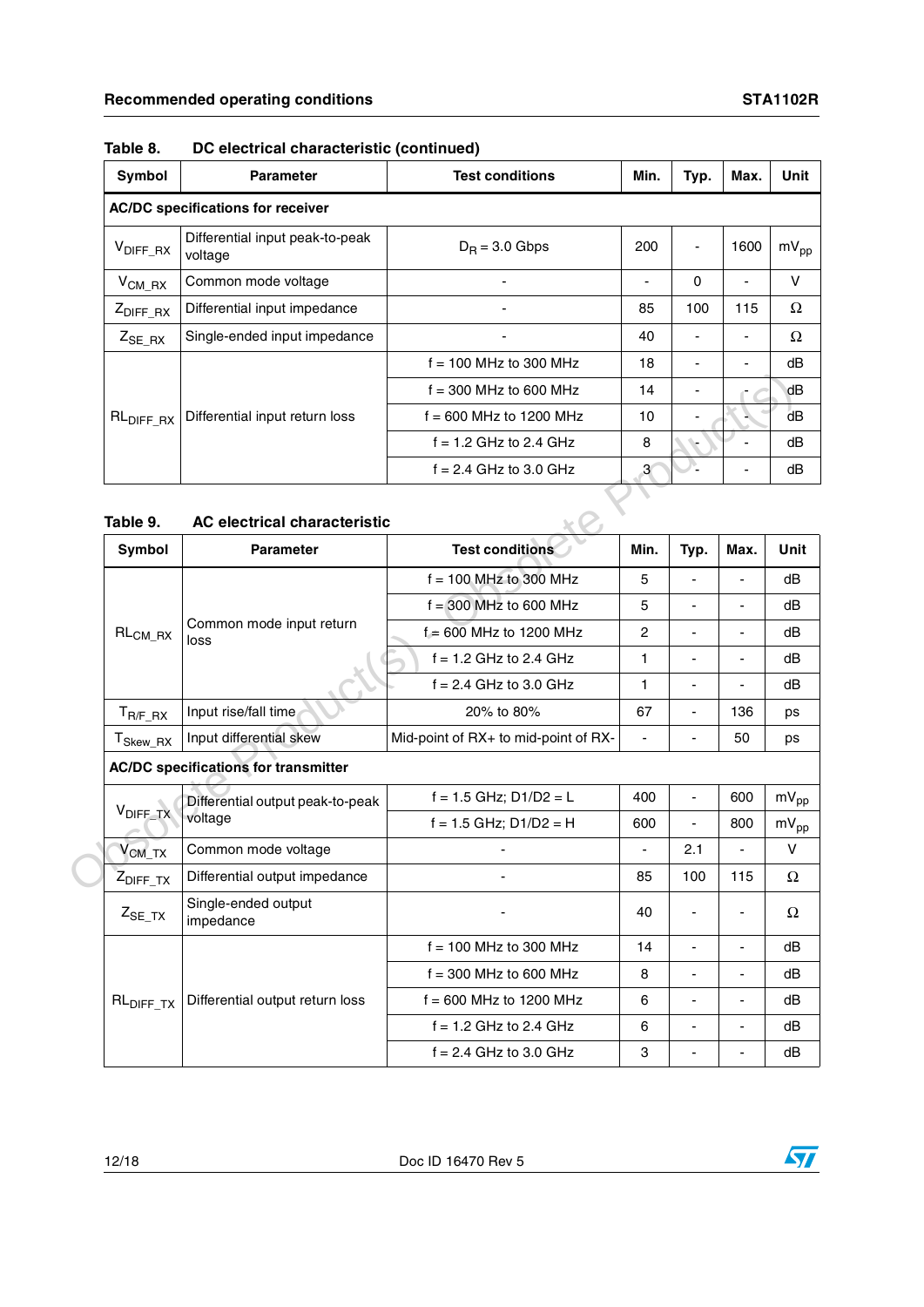| Symbol                           | <b>Parameter</b>                  | <b>Test conditions</b>                      | Min.                     | Typ.                     | Max. | Unit            |
|----------------------------------|-----------------------------------|---------------------------------------------|--------------------------|--------------------------|------|-----------------|
| $\mathsf{RL}_{\mathsf{CM\_TX}}$  |                                   | $f = 100$ MHz to 300 MHz                    | 5                        |                          |      | dB              |
|                                  | Common mode output return<br>loss | $f = 300$ MHz to 600 MHz                    | 5                        |                          |      | dB              |
|                                  |                                   | $\overline{c}$<br>$f = 600$ MHz to 1200 MHz |                          |                          |      | dB              |
|                                  |                                   | $f = 1.2$ GHz to 2.4 GHz                    | 1                        |                          |      | dB              |
|                                  |                                   | $f = 2.4$ GHz to 3.0 GHz                    |                          |                          |      | dB              |
| $T_{R/F\_TX}$                    | Output rise/fall time             | 20% to 80%                                  | 67                       | $\overline{\phantom{a}}$ | 136  | ps              |
| $\mathsf{T}_{\mathsf{Skew\_TX}}$ | Output differential skew          | Mid-point of $RX+$ to mid-point of $RX-$    | $\overline{\phantom{a}}$ |                          | 20   | ps              |
| $TJ_{TX}$                        | <b>Total jitter</b>               | $D_R$ = 3 Gbps; K28.5 pattern               | ٠                        | 0.2                      | 0.3  | U <sub>pp</sub> |
| DJ <sub>TX</sub>                 | Deterministic jitter              | $D_B$ = 3 Gbps; K28.5 pattern               | ۰                        | 0.13                     | 0.2  | $UI_{pp}$       |
| $RJ_{TX}$                        | Random jitter                     | $D_R = 3$ Gbps; K28.7 pattern               | ۰                        | 2.0                      | 2.15 | $ps_{rms}$      |

#### **Table 9. AC electrical characteristic (continued)**

#### **Figure 4. Jitter measurement setup**



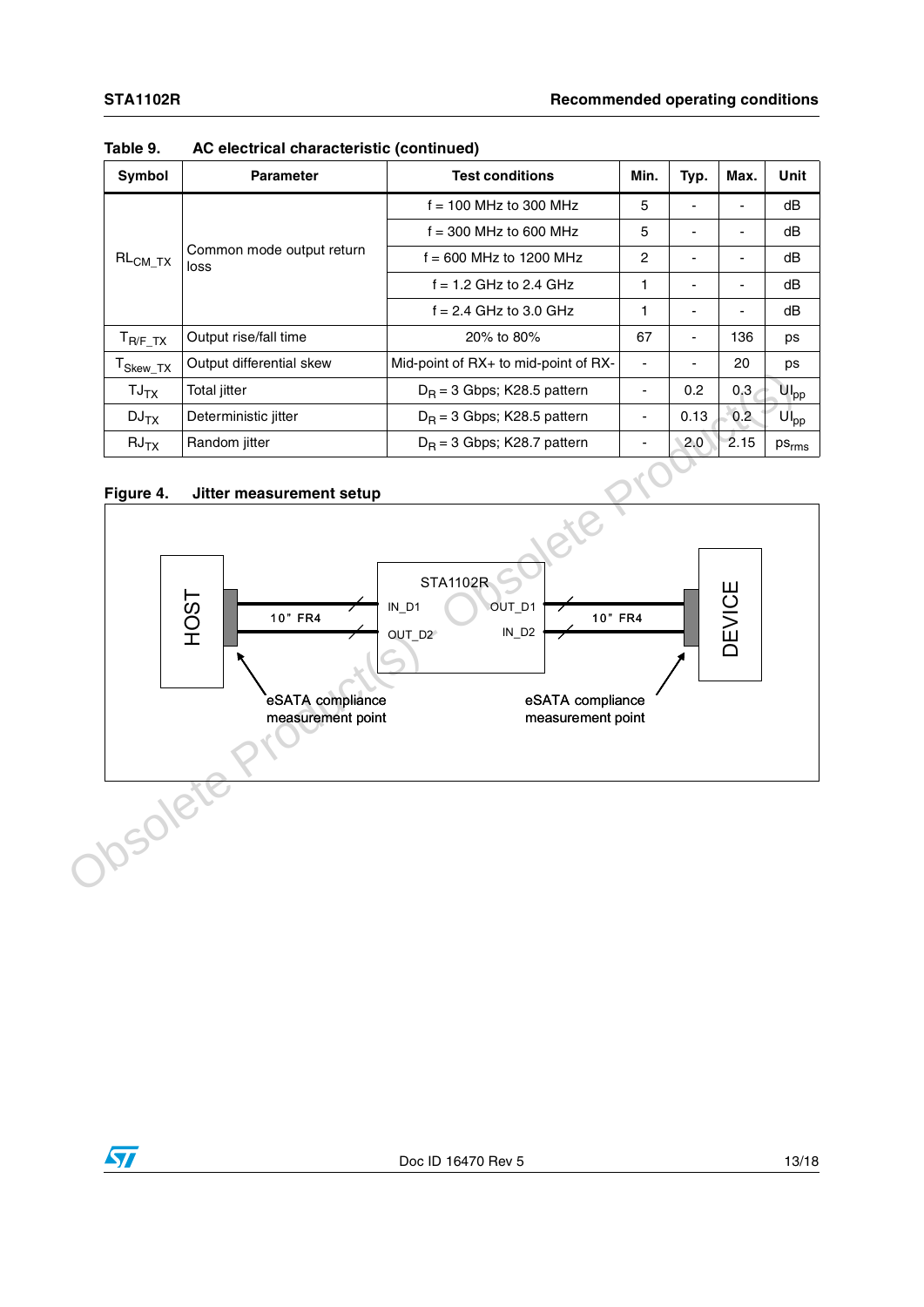### <span id="page-13-0"></span>**8 Package information**

In order to meet environmental requirements, ST offers these devices in different grades of ECOPACK® packages, depending on their level of environmental compliance. ECOPACK specifications, grade definitions and product status are available at: *[www.st.com](http://www.st.com)*. ECOPACK is an ST trademark.



<span id="page-13-1"></span>**Figure 5. Package outline for QFN20 (4 x 4 x 0.8 mm) - pitch 0.5 mm**

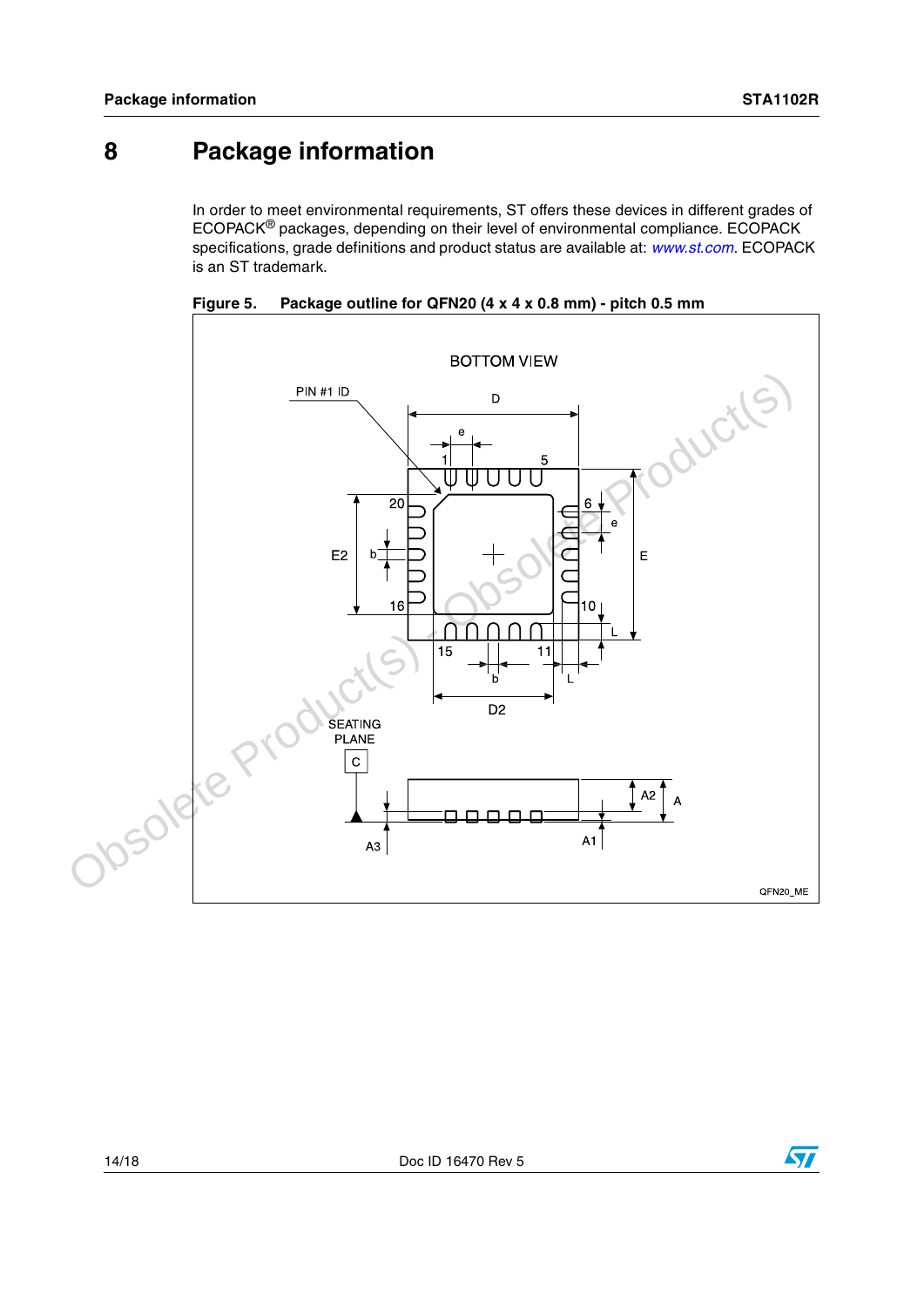|                        |      | - pitch v.ə mm                             |      |                            |      |                          |
|------------------------|------|--------------------------------------------|------|----------------------------|------|--------------------------|
|                        |      | <b>Dimensions</b>                          |      |                            |      |                          |
| Symbol                 |      | <b>Millimeters</b>                         |      |                            |      |                          |
|                        |      | Min.                                       |      | Typ.                       | Max. |                          |
| $\mathsf{A}$           |      | 0.70                                       |      | 0.75                       |      | 0.80                     |
| A1                     |      | ÷,                                         |      | 0.02                       |      | $\blacksquare$           |
| A2                     |      | $\blacksquare$                             |      | 0.65                       |      | $\blacksquare$           |
| A <sub>3</sub>         |      | $\blacksquare$                             |      | 0.20                       |      | $\overline{\phantom{a}}$ |
| $\mathsf b$            |      | 0.18                                       |      | 0.25                       |      | 0.30<                    |
| $\mathsf D$            |      | 3.85                                       |      | 4.00                       | 4.15 |                          |
| D <sub>2</sub>         |      |                                            |      | See exposed pad variations |      |                          |
| E.                     |      | 3.85                                       | 4.00 |                            | 4.15 |                          |
| E2                     |      | See exposed pad variations                 |      |                            |      |                          |
| e                      |      | 0.45                                       |      | 0.50<br>0.55               |      |                          |
| L                      |      | 0.45                                       |      | 0.55<br>0.65               |      |                          |
| Table 11.<br>Variation |      | STA1102RUTR - exposed pad variations<br>D2 |      | E2                         |      |                          |
|                        | Min. | Typ.                                       | Max. | Min.                       | Typ. | Max.                     |
|                        |      |                                            |      |                            |      |                          |

#### **Table 10. STA1102RUTR - mechanical data for QFN20 (4 x 4 x 0.8 mm) - pitch 0.5 mm**

### <span id="page-14-0"></span>**Table 11. STA1102RUTR - exposed pad variations**

| Variation  | D <sub>2</sub> |      |      | E <sub>2</sub> |      |      |  |
|------------|----------------|------|------|----------------|------|------|--|
|            | Min.           | Typ. | Max. | Min.           | Typ. | Max. |  |
| $\sqrt{ }$ | 2.00           | 2.10 | 2.20 | 2.00           | 2.10 | 2.20 |  |

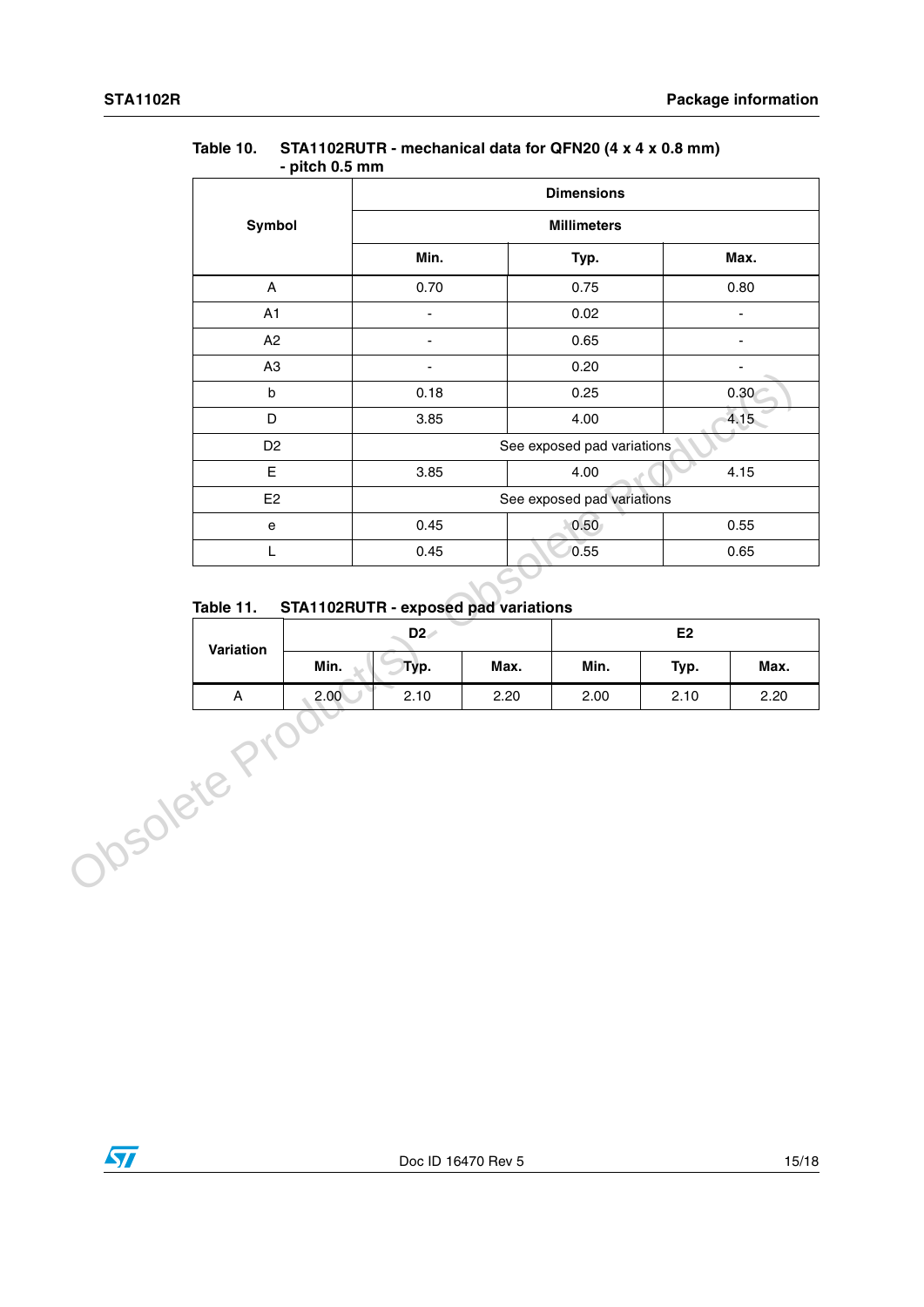

#### <span id="page-15-0"></span>**Figure 6. STA1102RUTR - footprint recommendation for QFN20 (4 x 4 x 0.8 mm) - pitch 0.5 mm**

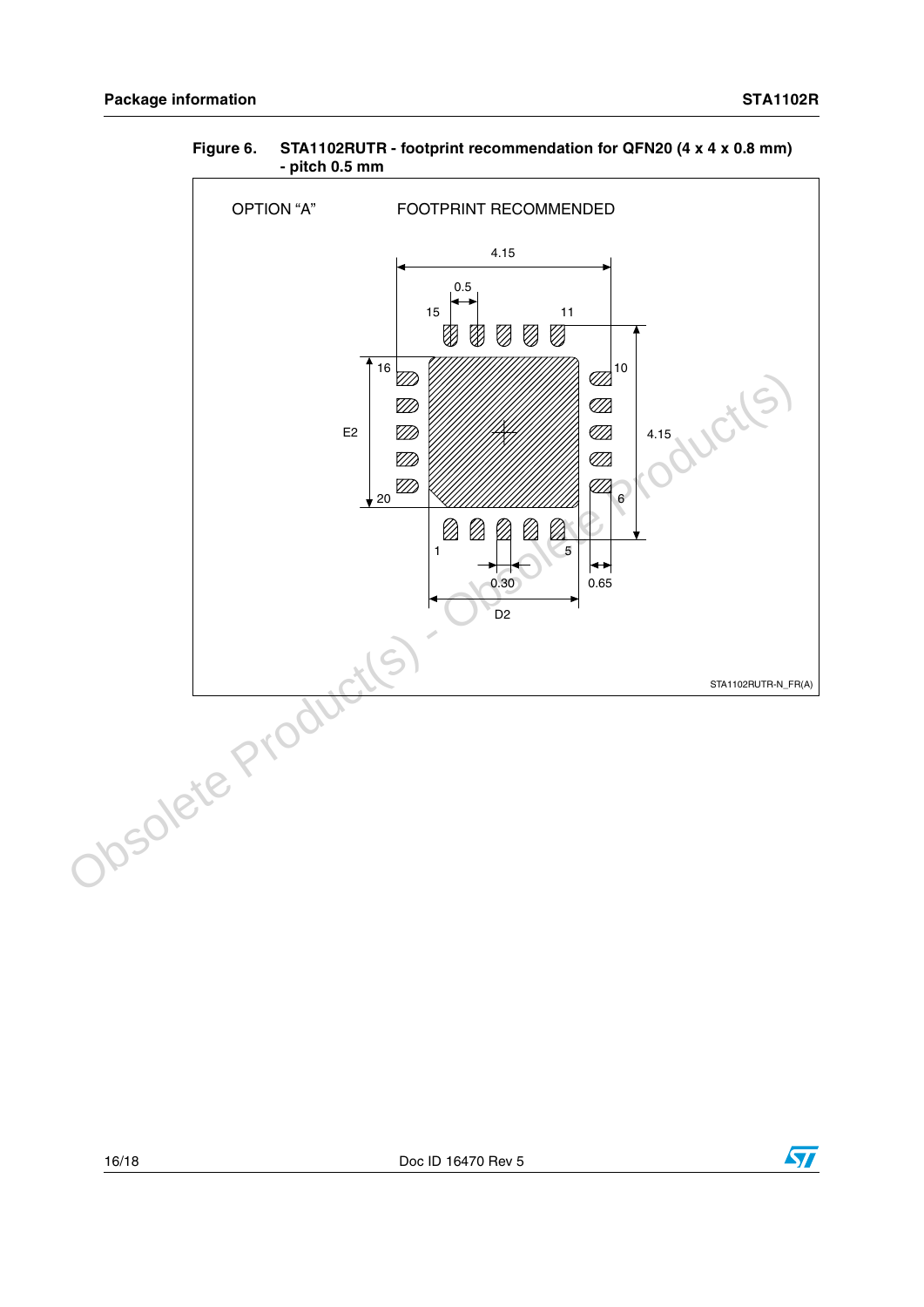# <span id="page-16-0"></span>**9 Revision history**

| Table 12. | <b>Document revision history</b> |  |
|-----------|----------------------------------|--|
|-----------|----------------------------------|--|

|                                 | <b>Date</b> | <b>Revision</b>         | <b>Changes</b>                                                                                                                                                                                          |  |  |
|---------------------------------|-------------|-------------------------|---------------------------------------------------------------------------------------------------------------------------------------------------------------------------------------------------------|--|--|
|                                 | 19-Oct-2009 | $\mathbf{1}$            | Initial release.                                                                                                                                                                                        |  |  |
|                                 | 08-Jan-2010 | $\overline{c}$          | Updated: Figure 1, Figure 2, Table 2, Section 2.1,<br>Section Figure 3. and Table 5.                                                                                                                    |  |  |
|                                 | 12-Mar-2010 | 3                       | Updated package information.<br>Replaced D1 with D2 and D0 with D1.                                                                                                                                     |  |  |
|                                 | 04-Feb-2011 | $\overline{\mathbf{4}}$ | Document reformatted, added Contents, updated Table 5,<br>corrected typo in Figure 1, Table 2, Table 3, Section 3.2,<br>Section 3.4.1, Section 3.5, Figure 3, Figure 5, Figure 6, Table 8,<br>Table 11. |  |  |
|                                 | 31-Jan-2013 | 5                       | Updated temperature in Features (replaced -40 by 0).<br>Minor corrections throughout document.                                                                                                          |  |  |
| DSOlete<br>Obsolete Product(s). |             |                         |                                                                                                                                                                                                         |  |  |

 $\sqrt{2}$